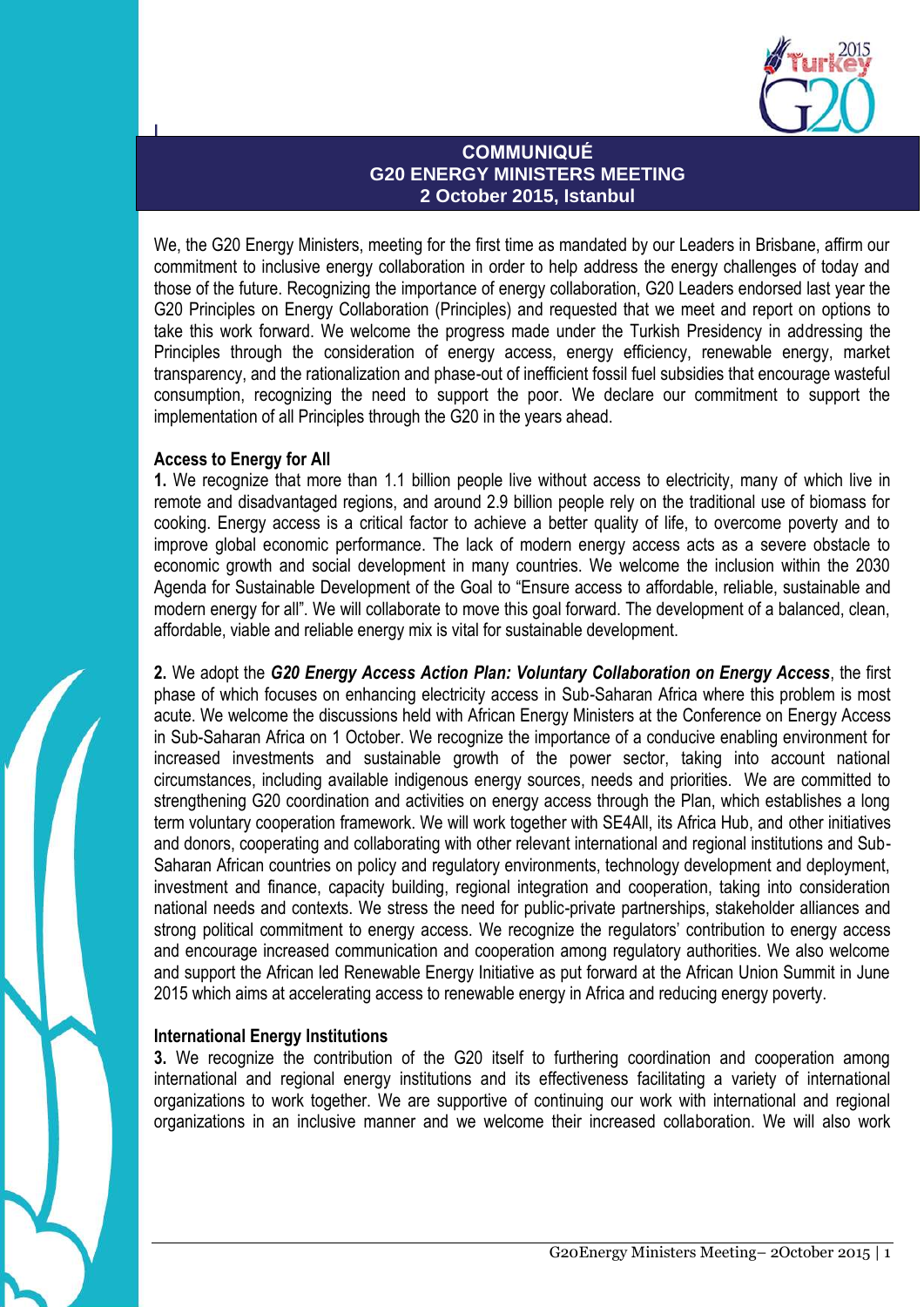

together to make international energy institutions more representative and inclusive of developing economies while taking into consideration the specific objectives and mandates of international institutions and we note the ongoing processes for this purpose.

#### **Market Transparency**

**4.** We believe that transparent and competitive energy markets are a prerequisite for energy security and encouraging investment. To promote market transparency and efficiency, we commit to further strengthen the Joint Organizations Data Initiative (JODI) by encouraging and facilitating the collection and dissemination of high quality energy data, as well as enhancing support for capacity building. We note the Second Price Reporting Agencies (PRA) Review Report prepared by IOSCO in collaboration with IEA, IEF and OPEC and the Joint IEA-IEF-OPEC Reports on the Market Impact of IOSCO Principles that together highlight the progress achieved on the functioning of PRAs through cooperation and transparency, and we stand ready to monitor continued progress in this effort. We also welcome the joint work of the IEA, IEF and OPEC to further understand energy outlooks and the interaction between physical and financial markets and encourage them to continue with their fruitful collaboration on market transparency. We support efforts to improve the functioning of energy markets, including gas markets. We also acknowledge the importance of public disclosure of market related information on all energy resources.

### **Energy Security**

**5.** We emphasize the need for sustainable energy security, given the dynamic and uncertain energy landscape today, and our commitment to the improvement and enhancement of energy security through cooperation and dialogue on issues such as emergency response measures. We stress the importance of diversification of energy sources. We support continued investments in the energy sector, taking into account the importance of current investments for ensuring future energy security.

### **Inefficient Fossil Fuel Subsidies that Encourage Wasteful Consumption**

**6.** We welcome the progress being made by a number of countries to rationalize and phase-out inefficient fossil fuel subsidies that encourage wasteful consumption, which may lead to a reduction in the associated market distortions and environmental damage while taking into account vulnerable groups and their development needs. We encourage the efforts underway in some G20 countries as described in the country progress reports, and the peer review process which is now in place. We encourage more G20 countries to join the peer review process. In the light of the commitment in 2009 and beyond to rationalize and phase out over the medium term inefficient fossil fuel subsidies that encourage wasteful consumption, while providing targeted support for the poorest, we will endeavor to make enhanced progress in moving forward this commitment in future G20 meetings. We note the update paper on recent progress in reforming inefficient fossil fuel subsidies, prepared by the IEA and OECD in consultation with the World Bank, IEF and OPEC.

# **Energy Efficiency**

**7.** We recognize the benefits of energy efficiency, including lower costs for households and businesses, greater economic productivity and growth, strengthened energy security, and improved environmental outcomes. We acknowledge the need for substantial improvement in countries´ energy efficiency performances. We therefore welcome the important progress achieved in 2015 in the implementation by participating countries of the *G20 Energy Efficiency Action Plan: Voluntary Collaboration on Energy Efficiency*. We welcome the Report on the Voluntary Implementation of the Energy Efficiency Action Plan prepared by the International Partnership for Energy Efficiency Cooperation (IPEEC) in cooperation with other international organizations and participating countries of the workstreams.